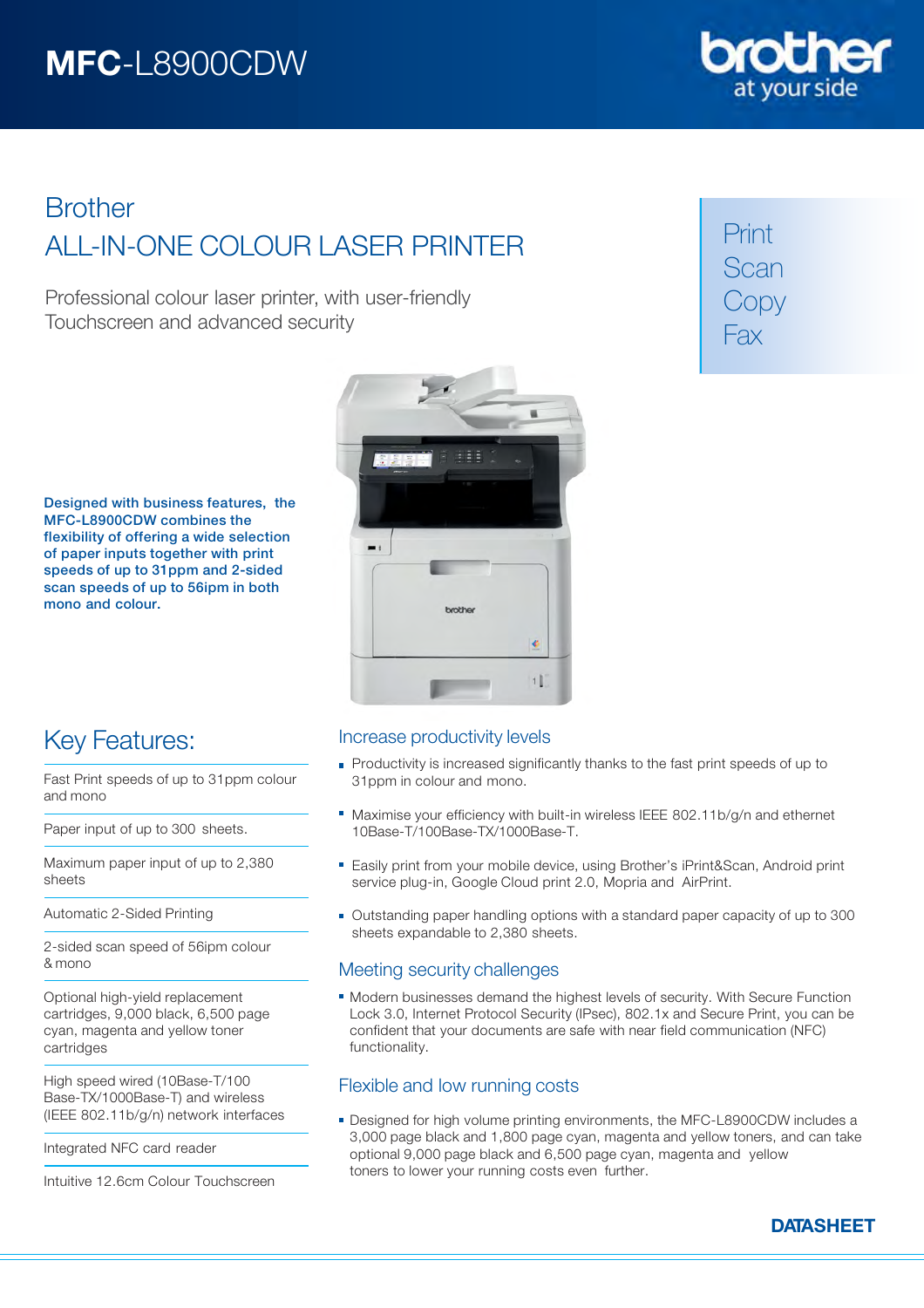### **General**

| Technology                                           | Electrophotographic Laser Printer                                                                                                                                                                                                                                                           |
|------------------------------------------------------|---------------------------------------------------------------------------------------------------------------------------------------------------------------------------------------------------------------------------------------------------------------------------------------------|
| <b>Laser Classification</b>                          | Class 1 laser product (IEC 60825-1:2007)                                                                                                                                                                                                                                                    |
| <b>Processor</b>                                     | 800MHz - Sub: 133Mhz                                                                                                                                                                                                                                                                        |
| <b>Local Interface</b>                               | Hi-Speed USB 2.0 & USB Host                                                                                                                                                                                                                                                                 |
| <b>Wired Network Interface</b>                       | Ethernet 10Base-T/100Base-TX/1000Base-T                                                                                                                                                                                                                                                     |
| <b>Wireless Network Interface</b>                    | IEEE 802.11b/g/n                                                                                                                                                                                                                                                                            |
| <b>Standard Memory</b>                               | 512MB                                                                                                                                                                                                                                                                                       |
| <b>Display</b>                                       | 12.6cm Colour Touchscreen                                                                                                                                                                                                                                                                   |
| <b>Shortcuts</b>                                     | 64                                                                                                                                                                                                                                                                                          |
| <b>Colour Printer</b>                                |                                                                                                                                                                                                                                                                                             |
| <b>Automatic 2-Sided Printing</b>                    | Print on to both sides of the paper automatically                                                                                                                                                                                                                                           |
| <b>Print Speed</b><br>Standard (A4)                  | Up to 31ppm (pages per minute) colour & mono                                                                                                                                                                                                                                                |
| <b>Print Speed</b><br>2-Sided (A4)                   | Up to 14 sides per minute (7 sheets per minute)<br>colour & mono                                                                                                                                                                                                                            |
| Resolution                                           | 2,400dpi (2,400 x 600dpi), 600 x 600dpi                                                                                                                                                                                                                                                     |
| Quiet Mode                                           | A mode to reduce the printing noise by reducing<br>the print speed to 15ppm                                                                                                                                                                                                                 |
| <b>FPOT (First Print Out Time)</b>                   | Less than 15 seconds colour & mono from ready<br>mode                                                                                                                                                                                                                                       |
| Warm-UpTime                                          | Less than 31 seconds from sleep mode                                                                                                                                                                                                                                                        |
| <b>Print Languages</b>                               | PCL6, BR-Script3 (PostScript®3™Language<br>Emulation), PDF 1.7, XPS 1.0                                                                                                                                                                                                                     |
| <b>Embedded Fonts (PCL)</b>                          | 66 scalable fonts, 12 bitmap fonts, 16 barcodes                                                                                                                                                                                                                                             |
| <b>Embedded Fonts</b><br>(Postscript)                | 66 scalable fonts                                                                                                                                                                                                                                                                           |
| <b>Embedded Barcodes (PCL)</b>                       | Code39, Interleaved 2 of 5, FIM (US-PostNet),<br>Post Net (US-PostNet), EAN-8, EAN-13, UPC-A,<br>UPC-E, Codabar, ISBN (EAN), ISBN (UPC-E),<br>Code128 (set A, set B, set C), EAN128 (set A, set<br>B, set C), Code93, GS1Databar, MSI                                                       |
| <b>Printer Driver</b>                                |                                                                                                                                                                                                                                                                                             |
| <b>Windows</b> <sup>®</sup>                          | Windows $10^{\circ}$ (32 & 64 bit editions)<br>Windows $8^{\circ}$ (32 & 64 bit editions)<br>Windows 7 <sup>®</sup> (32 & 64 bit editions)<br>Windows® Server 2016, 2012, 2012R2 & 2008R2<br>Windows® Server 2008 (32 & 64 bit editions)<br>*Windows® Server supports network printing only |
| Macintosh <sup>5</sup>                               | Mac OS v10.10.5, v10.11.x, v10.12                                                                                                                                                                                                                                                           |
| Linux <sup>5</sup>                                   | CUPS, LPD/LPRng (x86/x64 environment)                                                                                                                                                                                                                                                       |
| <b>PostScript Universal Printer</b><br><b>Driver</b> | Driver for Windows® that enables you to print to<br>any network or locally connected Brother laser<br>printer that supports PostScript                                                                                                                                                      |
| <b>PCL Driver</b>                                    | Generic PCL XL driver                                                                                                                                                                                                                                                                       |
| <b>NFC</b>                                           |                                                                                                                                                                                                                                                                                             |
| <b>Integrated NFC</b>                                | Supports NFC cards for secure authentication or<br>shortcuts and NFC supported mobile devices for<br>direct printing and scanning                                                                                                                                                           |
| <b>External NFC Card Reader</b><br>Support           | Support for external NFC readers via the front<br>USB port                                                                                                                                                                                                                                  |

## Printer Functions

| N-up Printing                        | Reduce up to 2, 4, 9, 16 or 25 A4 pages into just<br>one A4 page (Mac, up to 2, 4, 6, 9, or 16)                                                                                                                                                                                                                                                                                                                                                                        |
|--------------------------------------|------------------------------------------------------------------------------------------------------------------------------------------------------------------------------------------------------------------------------------------------------------------------------------------------------------------------------------------------------------------------------------------------------------------------------------------------------------------------|
| <b>Poster Printing</b>               | Enlarge 1 A4 page into a poster using 4, 9, 16 or<br>25 A4 pages                                                                                                                                                                                                                                                                                                                                                                                                       |
| <b>Watermark Printing</b>            | Watermark your documents with predefined text<br>or with your own user-defined messages                                                                                                                                                                                                                                                                                                                                                                                |
| <b>ID Printing</b>                   | Add identification to your printed documents<br>(date & time, short custom message or PC<br>username)                                                                                                                                                                                                                                                                                                                                                                  |
| <b>Automatic 2-Sided Print</b>       | Print on to both sides of the paper automatically                                                                                                                                                                                                                                                                                                                                                                                                                      |
| <b>Manual 2-Sided Print</b>          | Manual 2-sided printing (recommended for<br>media not supported by automatic 2-sided print)                                                                                                                                                                                                                                                                                                                                                                            |
| <b>Booklet Printing</b>              | Print documents in A5 booklet format using<br>automatic or manual 2-sided print                                                                                                                                                                                                                                                                                                                                                                                        |
| <b>Print Profiles</b>                | Store your favourite driver settings as profiles to<br>easily recall them                                                                                                                                                                                                                                                                                                                                                                                              |
| <b>USB Host</b>                      |                                                                                                                                                                                                                                                                                                                                                                                                                                                                        |
| <b>Direct Print</b>                  | Print directly from a USB flash memory drive.<br>The supported file formats include: PDF<br>version1.7, JPEG, Exif+JPEG, PRN (created by<br>own printer driver), TIFF (scanned by Brother<br>model), XPS version 1.0                                                                                                                                                                                                                                                   |
| Direct Scan                          | Scan directly to a USB flash memory drive. The<br>supported file formats include: PDF, PDF/A,<br>Secure PDF, Signed PDF, JPEG, XPS, TIFF                                                                                                                                                                                                                                                                                                                               |
| <b>USB Input Port</b>                | Rear USB port for use with an external<br>NFC card reader                                                                                                                                                                                                                                                                                                                                                                                                              |
| <b>Standard Paper Handling</b>       |                                                                                                                                                                                                                                                                                                                                                                                                                                                                        |
| Paper Input <sup>2</sup>             | Lower Tray - 250 sheets<br>Multi Purpose Tray - 50 sheets<br>Automatic Document Feeder - 70 Sheet                                                                                                                                                                                                                                                                                                                                                                      |
| Paper Output <sup>2</sup>            | Face Down - 150 sheets<br>Face Up (Straight Paper Path) - 1 sheet                                                                                                                                                                                                                                                                                                                                                                                                      |
| <b>Optional Paper Handling</b>       |                                                                                                                                                                                                                                                                                                                                                                                                                                                                        |
| Paper Input <sup>2</sup>             | 250 Sheets (LT-330CL)<br>500 Sheets (LT-340CL)<br>Maximum of 3 optional trays (LT-330CL)<br>or maximum of 2 optional trays (LT-340CL and/<br>or LT-330CL)<br>4 x 520 sheet tower tray (TT-4000 & TC-4000)                                                                                                                                                                                                                                                              |
| <b>Paper Input / Output Sensors</b>  |                                                                                                                                                                                                                                                                                                                                                                                                                                                                        |
| Input                                | Onscreen & optional email alerts notifying you<br>when any of the paper input trays are nearly<br>empty or empty                                                                                                                                                                                                                                                                                                                                                       |
| <b>Media Specification</b>           |                                                                                                                                                                                                                                                                                                                                                                                                                                                                        |
| <b>Media Types &amp; Weights</b>     | Standard Tray - plain, recycled, coloured and<br>letterhead (between 60 - 105g/m <sup>2</sup> )<br>Multi Purpose Tray - plain, recycled, bond,<br>coloured, letterhead and glossy <sup>9</sup> paper<br>(between 60-163g/m <sup>2</sup> )<br>2-sided Print - plain, recycled, coloured,<br>letterhead and glossy <sup>9</sup> paper<br>(between 60 - 105g/m <sup>2</sup> )<br>Automatic Document Feeder - Plain & recycled<br>paper (between 64 - 90g/m <sup>2</sup> ) |
| <b>Envelope &amp; Label Printing</b> | Yes, from the Multi Purpose Tray: support for 10<br>envelopes up to 10mm total thickness                                                                                                                                                                                                                                                                                                                                                                               |
| <b>Media Sizes</b>                   | A4, Letter, A5, A5(Long Edge), A6, Executive,<br>Legal, Folio, Mexico Legal<br>Multi Purpose Tray- Width: 76.2mm to 215.9mm<br>x Length: 127mm to 355.6mm<br>Automatic Document Feeder - Width: 105mm to<br>215.9mm x Length: 147.3mm to 355.6mm<br>2-sided Print-A4                                                                                                                                                                                                   |

<sup>1</sup> Approx declared yield value in accordance with ISO/IEC 19798<br><sup>2</sup> Calculated with 80g/m<sup>2</sup>paper<br><sup>3</sup>Windows® & Mac only<br><sup>8</sup> Must be webconnected<br><sup>8</sup> Must be webconnected<br><sup>8</sup> Maximum number of printed pages per month can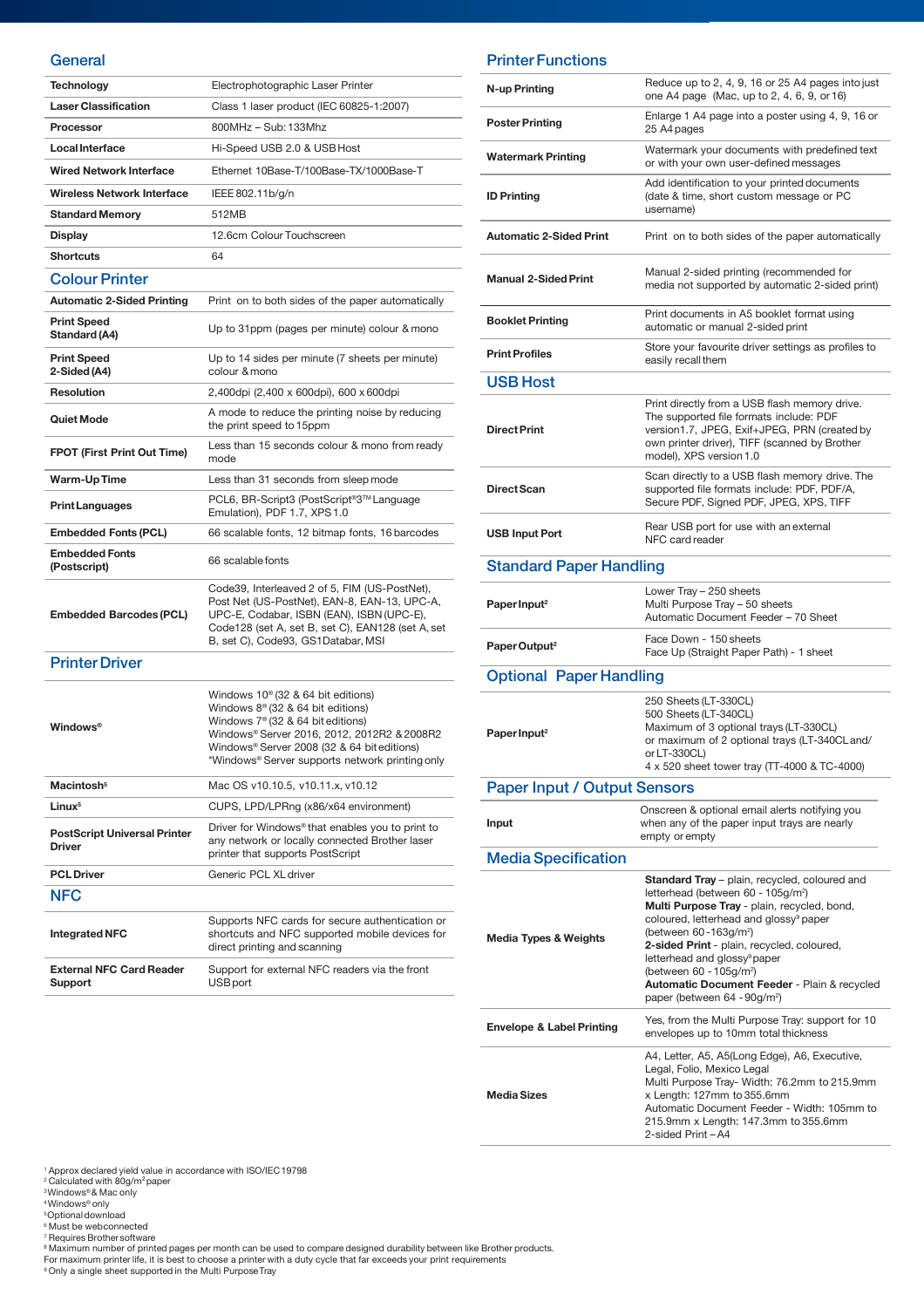## Colour Scanner

| <b>Scanner Type</b>                                 | Duel CIS (Contact Image Sensor)                                                                                                             |
|-----------------------------------------------------|---------------------------------------------------------------------------------------------------------------------------------------------|
| <b>Automatic 2-Sided</b><br>Scanning                | Yes                                                                                                                                         |
| <b>Colour &amp; Mono Scanning</b>                   | Yes                                                                                                                                         |
| Scan Speed                                          | 28ipm (images per minute) colour & mono                                                                                                     |
| 2 Sided Scan Speed                                  | 56ipm (images per minute) colour & mono                                                                                                     |
| <b>Scan Resolution from ADF</b>                     | Up to 1,200 x 600dpi                                                                                                                        |
| <b>Scan Resolution from</b><br><b>Scanner Glass</b> | Up to 1,200 x 2,400 dpi                                                                                                                     |
| <b>Interpolated Scan</b><br>Resolution <sup>7</sup> | Up to 19,200 x 19,200dpi                                                                                                                    |
| <b>Colour Depth</b>                                 | 16, 777, 216 colour variations (24 bit)                                                                                                     |
| <b>Grey Scale</b>                                   | 256 shades of grey (8 bit)                                                                                                                  |
| Standard Functions <sup>7</sup>                     | Scan to USB, E-mail, OCR, Image & File                                                                                                      |
| <b>Network Scanning</b>                             | Scan to network folder (Windows® only), FTP,<br>SFTP, Email Server, SharePoint & Easy Scan to<br>Email <sup>6</sup>                         |
| Cloud Scanning <sup>6</sup>                         | Scan direct to Box, Dropbox, Evernote <sup>™</sup> ,<br>Google Drive <sup>™</sup> , OneDrive, Flickr, Facebook,<br>OneNote                  |
| <b>Scan Features</b>                                | Remove Background, Skip Blank Page, ID Scan,<br>1 to 2 Scan, Auto Deskew from ADF, Split PDF                                                |
| <b>Scan to Microsoft Office</b>                     | Scan to Microsoft <sup>®</sup> Word, Microsoft <sup>®</sup> Excel &<br>Microsoft <sup>®</sup> PowerPoint                                    |
| <b>Scan to Searchable PDF</b>                       | Scan documents to searchable PDF files                                                                                                      |
| <b>Scan to SharePoint</b>                           | Scan documents directly into SharePoint                                                                                                     |
| Outline & Scan <sup>6</sup>                         | Draw around items to either scan a section or<br>remove a section from the original document                                                |
| Windows® Web Services<br>Scanning                   | Scan direct into Windows® (from Windows® 7 &<br>onwards) without needing to install a scanner<br>driver                                     |
| Note Scan <sup>6</sup>                              | Scan and organise notes taken on the folding<br>note papers                                                                                 |
| <b>Scanner Driver</b>                               |                                                                                                                                             |
| <b>Windows</b> <sup>®</sup>                         | TWAIN, WIA & ISIS<br>Windows $10^{\circ}$ (32 & 64 bit editions)<br>Windows® 8 (32 & 64 bit editions),<br>Windows®7 (32 & 64 bit editions), |
| Macintosh <sup>5</sup>                              | <b>TWAIN &amp; ICA</b><br>Mac OS v10.10.5, v10.11.x, v10.12                                                                                 |
| Linux <sup>5</sup>                                  | SANE(32 & 64 bit editions)                                                                                                                  |
| <b>Address Book</b>                                 |                                                                                                                                             |
| <b>Speed Dials</b>                                  | 300 locations for E-mail addresses and Fax<br>numbers                                                                                       |

## Colour Copier

| Speed - (A4)                                                   | Up to 31cpm (copies per minute) colour & mono                                                                                                 |
|----------------------------------------------------------------|-----------------------------------------------------------------------------------------------------------------------------------------------|
| FCOT<br>(First Copy Out Time)                                  | Less than 17 seconds colour & less than 16<br>seconds mono from ready mode                                                                    |
| Resolution                                                     | Up to 1,200 x 600dpi                                                                                                                          |
| Multi-Copying / Stack / Sort                                   | Makes up to 99 copies of each page / Stacks<br>or Sorts                                                                                       |
| <b>Enlargement / Reduction</b><br>Ratio                        | Reduce or Increase document sizes from 25% to<br>400% in 1% increments                                                                        |
| N in 1 Copying                                                 | Allows the user to compress 2 or 4 pages on to a<br>single A4 sheet                                                                           |
| 2in1 ID Copying                                                | Allows the user to copy both sides of an ID card<br>to a single A4 sheet                                                                      |
| <b>Grey Scale</b>                                              | 256 shades of grey are available for copying                                                                                                  |
| <b>Receipt Copying</b>                                         | Produces clearer copies of receipts                                                                                                           |
| Outline and Copy <sup>6</sup>                                  | Copies or deletes areas outlined by a red pen                                                                                                 |
| <b>Mobile / Web Based Printing &amp; Scanning</b>              |                                                                                                                                               |
| <b>Brother iPrint&amp;Scan</b><br>(Android)                    | Print from, scan to, send faxes, preview received<br>faxes, preview copies and check the machine<br>status from an Android device             |
| <b>Brother iPrint&amp;Scan</b><br>(iPad / iPhone / iPod)       | Print from, scan to, send faxes, preview received<br>faxes, preview copies and check the machine<br>status from an iPad / iPhone / iPod Touch |
| <b>Brother iPrint&amp;Scan</b><br>(Windows <sup>®</sup> Phone) | Print from and scan to a smart phone running<br>the Windows® Phone Operating System                                                           |
| <b>Brother Print&amp;Scan</b><br>(Windows® 8, 10 & RT)         | Print from and scan to a Windows® 8,10 or<br><b>Windows RT Tablet</b>                                                                         |
| Google Cloud Print2.0                                          | Print most common file types from any Google<br>Cloud Print enabled application                                                               |
| <b>AirPrint</b>                                                | Print most common file types from any AirPrint<br>enabled application                                                                         |
| Mopria                                                         | Print most common file types from Mopria<br>supported Android devices                                                                         |
| <b>Brother Print Service Plugin</b>                            | Print from Android devices without a dedicated<br>App                                                                                         |
| Box <sup>6</sup>                                               | Print from and scan to Box without using a PC                                                                                                 |
| <b>Dropbox</b> <sup>6</sup>                                    | Print from and scan to Dropbox without using<br>aPC                                                                                           |
| Evernote™ <sup>6</sup>                                         | Print from and scan to Evernote™ without using<br>aPC                                                                                         |
| Google Drive™6                                                 | Print from and scan to Google Drive™ without<br>using a PC                                                                                    |
| OneDrive <sup>6</sup>                                          | Print from and scan to Microsoft <sup>®</sup> OneDrive<br>without using a PC                                                                  |
| Flickr®6                                                       | Print from and scan to Flickr <sup>®</sup> without using a PC                                                                                 |
| Facebook <sup>®6</sup>                                         | Print from and scan to Facebook <sup>®</sup> without using<br>aPC                                                                             |
| OneNote <sup>6</sup>                                           | Scan to Microsoft <sup>®</sup> OneNote without using a PC                                                                                     |
| <b>Folding Notes<sup>6</sup></b>                               | Create handy folding note papers                                                                                                              |
| Creative Centre <sup>6</sup>                                   | Download and print Brother Creative Center<br>content                                                                                         |

<sup>1</sup> Approx declared yield value in accordance with ISO/IEC 19798<br><sup>2</sup> Calculated with 80g/m<sup>2</sup>paper

<sup>s</sup>Windows®& Mac only<br><sup>s</sup>Optional download<br><sup>s</sup>Must be webconnected<br><sup>8</sup>Must be webconnected<br>Paquires Brothersoftware<br>For maximum number of printed pages per month can be used to compare designed durability between like Brot

Group Dial A combination of up to 20 groups can be stored<br>for broadcosting for broadcasting LDAP The ability to connect to an external LDAP enabled address book, like Microsoft® Exchange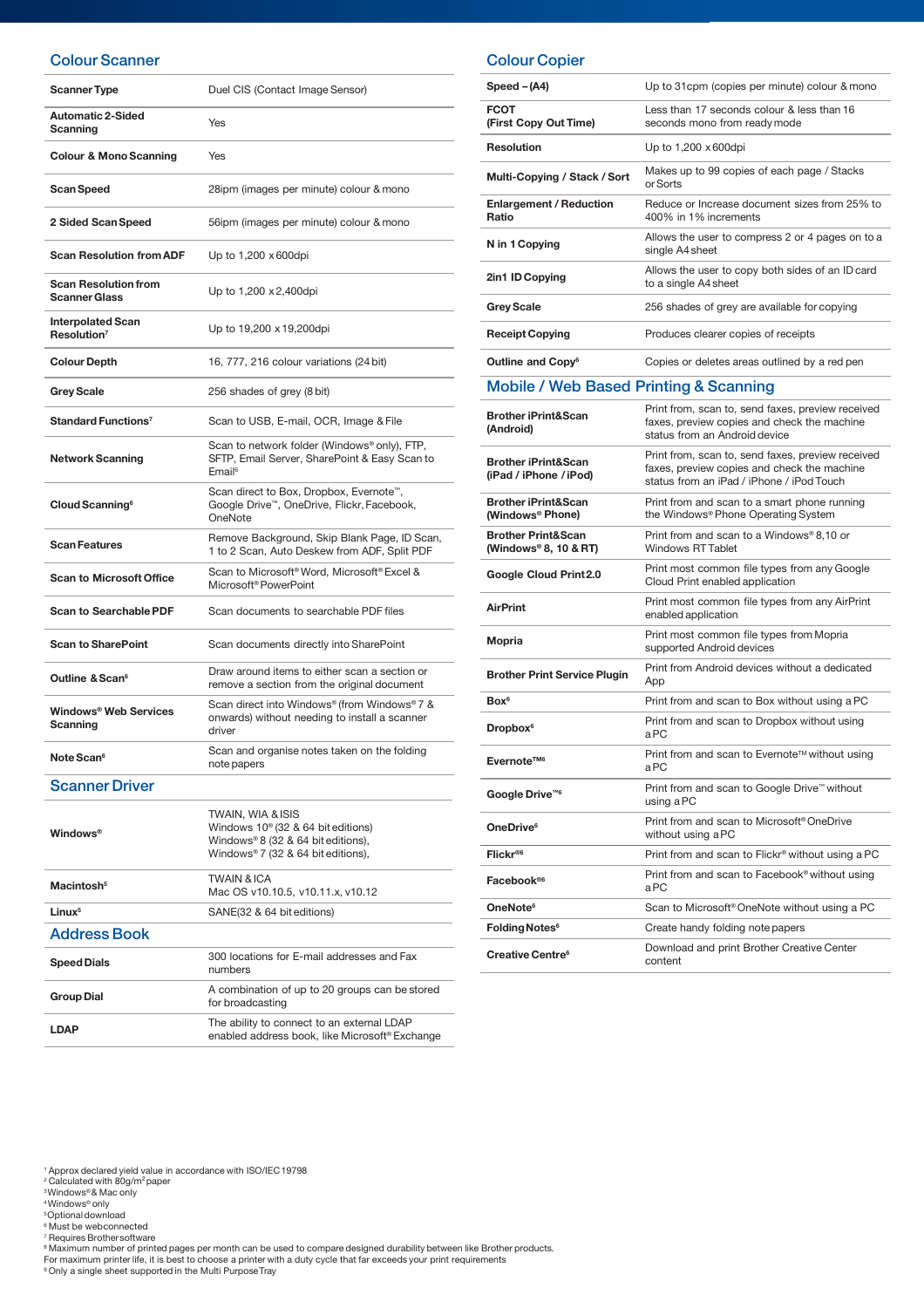## Network & Security

| Network & Security                               |                                                                                                                                                                                                                                                                                                                                                                         |
|--------------------------------------------------|-------------------------------------------------------------------------------------------------------------------------------------------------------------------------------------------------------------------------------------------------------------------------------------------------------------------------------------------------------------------------|
| <b>Wired Network</b>                             | <b>Built in Ethernet</b><br>10Base-T/100Base-TX/1000Base-T                                                                                                                                                                                                                                                                                                              |
| <b>Wireless Network</b>                          | IEEE 802.11b/g/n (Infrastructure Mode / Adhoc<br>Mode)                                                                                                                                                                                                                                                                                                                  |
| Wi-Fi Direct™                                    | Print wirelessly without having to go through<br>a wireless access point (both automatic and<br>manual methods supported)                                                                                                                                                                                                                                               |
| <b>Wireless Setup Support</b>                    | Wi-Fi Protected Setup (WPS)                                                                                                                                                                                                                                                                                                                                             |
| <b>Wireless Applications</b>                     | Vertical Pairing                                                                                                                                                                                                                                                                                                                                                        |
| <b>Network Protocols</b>                         | TCP/IP (IPv4 and IPv6)                                                                                                                                                                                                                                                                                                                                                  |
| IP <sub>v4</sub>                                 | ARP, RARP, BOOTP, DHCP, APIPA(Auto IP),<br>WINS/NetBIOS name resolution, DNS Resolver,<br>mDNS, LLMNR responder, LPR/LPD, Custom<br>Raw Port/Port9100, POP3, SMTP Client, IPP/<br>IPPS, FTP Client and Server, CIFS Client,<br>TELNET Server, SNMPv1/v2c/v3, HTTP/HTTPS<br>server, TFTP client and server, ICMP, Web<br>Services (Print/Scan), SNTP Client, LDAP, IMAP4 |
| IP <sub>v6</sub>                                 | NDP, RA, DNS resolver, mDNS, LLMNR<br>responder, LPR/LPD, Custom Raw Port/<br>Port9100, IPP/IPPS, POP3, SMTP Client, FTP<br>Client and Server, CIFS Client, TELNET Server,<br>SNMPv1/v2c/v3, HTTP/HTTPS server, TFTP<br>client and server, ICMPv6, SNTP Client, LDAP,<br>Web Services (Print/Scan), IMAP4                                                               |
| <b>Wired Network Security</b>                    | APOP, SMTP-AUTH, SSL/TLS (IPPS, HTTPS,<br>SMTP, POP3, IMAP4), SNMP v3<br>802.1x (EAP-MD5, EAP-FAST, PEAP, EAP-TLS,<br>EAP-TTLS), Kerberos, IPsec                                                                                                                                                                                                                        |
| <b>Wireless Network Security</b>                 | WEP 64/128 bit, WPA-PSK (TKIP/AES), WPA2-<br>PSK (TKIP/AES)<br>APOP, SMTP-AUTH, SSL/TLS (IPPS, HTTPS,<br>SMTP, POP3, IMAP4), SNMP v3, Kerberos,<br>IPsec, 802.1x (LEAP, EAP-FAST, PEAP, EAP-TLS,<br>EAPTTLS)                                                                                                                                                            |
| <b>Print Log To Network</b>                      | Records printing activities from each individual<br>user, including network username, name of<br>document printed and number of pages, to a file<br>on a network                                                                                                                                                                                                        |
| <b>E-mail Notifications</b>                      | Automatically have the device send an E-mail<br>to a nominated E-mail address when it requires<br>attention                                                                                                                                                                                                                                                             |
| E-mail Reports                                   | Receive usage reports on a regular basis via<br>F-mail                                                                                                                                                                                                                                                                                                                  |
| <b>IPv4 Filter</b>                               | Restrict which network users either can or<br>cannot access the device over the network                                                                                                                                                                                                                                                                                 |
| <b>Secure Function Lock 3.0</b>                  | Restrict access to individual or groups of users<br>over a network. Can be used with PC User Login<br>Names for up to 200 users                                                                                                                                                                                                                                         |
| <b>Setting Lock</b>                              | Restrict access to the control panel                                                                                                                                                                                                                                                                                                                                    |
| Secure Print <sup>3</sup>                        | Protect print jobs with a 4 digit PIN that has to be<br>entered at the control panel of the printer before<br>printing                                                                                                                                                                                                                                                  |
| <b>Active Directory</b><br><b>Authentication</b> | Retrieve stored print jobs & control access to the<br>devices functionality by using credentials from<br><b>Active Directory</b>                                                                                                                                                                                                                                        |
| <b>LDAP Authentication</b>                       | Retrieve stored print jobs & control access to the<br>devices functionality using credentials from an<br>LDAP supported database                                                                                                                                                                                                                                        |
| <b>PrintSmart Solution (optional)</b>            |                                                                                                                                                                                                                                                                                                                                                                         |
| <b>PrintSmart CostControl</b>                    | Monitor and control printing costs for all<br>Brother and 3rd party devices                                                                                                                                                                                                                                                                                             |
|                                                  |                                                                                                                                                                                                                                                                                                                                                                         |

| PrintSmart SecurePro | Secure pull printing plus the benefits of |
|----------------------|-------------------------------------------|
|                      | <b>PrintSmart CostControl</b>             |

## Fleet Management Tools

| Unattended Installer <sup>4</sup>           | Ability to centrally deploy and customise our<br>drivers and software                                                                                                                                                                      |
|---------------------------------------------|--------------------------------------------------------------------------------------------------------------------------------------------------------------------------------------------------------------------------------------------|
| <b>MSI Installer<sup>4</sup></b>            | Modular installers that can be distributed through<br>Active Directory <sup>®</sup>                                                                                                                                                        |
| <b>Embedded Web Server</b>                  | Web based print management software<br>embedded onto the device                                                                                                                                                                            |
| <b>BRAdmin Professional34&amp;5</b>         | LAN/WAN management software                                                                                                                                                                                                                |
| <b>Driver Deployment Wizard<sup>4</sup></b> | Easily create print drivers for hassle free<br>deployment over your network                                                                                                                                                                |
| <b>Developers</b>                           |                                                                                                                                                                                                                                            |
| <b>Brother Solution Interface</b><br>(BSI)  | Create powerful cloud and on premise<br>solutions directly integrating the advanced<br>print, scan and security capabilities of<br>Brother scanners, printers and all in ones.<br>For more information visit:<br>www.brother.eu/developers |
| <b>Supplies &amp; Accessories</b>           |                                                                                                                                                                                                                                            |
| <b>Inbox Toners</b>                         | Black Toner - 3,000 pages <sup>1</sup><br>Cyan, Magenta & Yellow Toners - 1,800 pages <sup>1</sup>                                                                                                                                         |
| <b>Standard Yield Toners</b>                | Black Toner (TN-421BK) 3,000 pages <sup>1</sup><br>Cyan Toner (TN-421C) 1,800 pages <sup>1</sup><br>Magenta Toner (TN-421M) 1,800 pages <sup>1</sup><br>Yellow Toner (TN-421Y) 1,800 pages <sup>1</sup>                                    |
| <b>High Yield Toners</b>                    | Black Toner (TN-423BK) 6,500 pages <sup>1</sup><br>Cyan Toner (TN-423C) 4,000 pages <sup>1</sup><br>Magenta Toner (TN-423M) 4,000 pages <sup>1</sup><br>Yellow Toner (TN-423Y) 4,000 pages <sup>1</sup>                                    |
| <b>Super High Yield Toners</b>              | Black Toner (TN-426BK) 9,000 pages <sup>1</sup><br>Cyan Toner (TN-426C) 6,500 pages <sup>1</sup><br>Magenta Toner (TN-426M) 6,500 pages <sup>1</sup><br>Yellow Toner (TN-426Y) 6,500 pages <sup>1</sup>                                    |
| <b>Other Supplies</b>                       | Drum (DR-421CL) Approx. 30,000 pages<br>(1page/job)<br>Approx. 50,000 pages (3page/job)<br>Belt (BU-330CL) Approx. 50,000 pages<br>(1page/job)<br>Approx. 130,000 pages (3page/job)<br>Waste Toner Box (WT-320CL)<br>approx 50,000 pages   |
| <b>LT-330CL</b>                             | Optional 250 sheet Lower Tray                                                                                                                                                                                                              |
| <b>LT-340CL</b>                             | Optional 500 sheet Lower Tray                                                                                                                                                                                                              |
| <b>TT-4000</b>                              | Tower Tray 4 x 520 sheet (TC-4000 also needed)                                                                                                                                                                                             |
| <b>TC-4000</b>                              | <b>Tower Tray Connector</b>                                                                                                                                                                                                                |
| CH-1000                                     | <b>Card Reader Holder</b>                                                                                                                                                                                                                  |
| <b>Carton Contents</b>                      | Toner Cartridges, Drum, Belt, Waste Toner<br>Box, Power Supply Cord, Driver Software For<br>Windows®, Quick Set-Up Guide, PC Interface<br>Cable NOT Included, Telephone line cord                                                          |

The frequency of replacement consumables will vary depending on the complexity of the prints, the per-<br>centage of coverage, paper size, page per job, and the type of media. For example glossy coated paper will<br>result in a

| <b>Duty Cycles</b>            |                                         |
|-------------------------------|-----------------------------------------|
| <b>Recommended Monthly</b>    | Up to 4,000 pages monthly print volume  |
| Maximum Monthly <sup>8</sup>  | Up to 60,000 pages monthly print volume |
| Dimensions & Weight           |                                         |
| With Carton (WxDxH)           | 665 x 595 x 654mm 35Ka                  |
| <b>Without Carton (WxDxH)</b> | 495 x 526 x 549mm 28.7Kg                |
|                               |                                         |